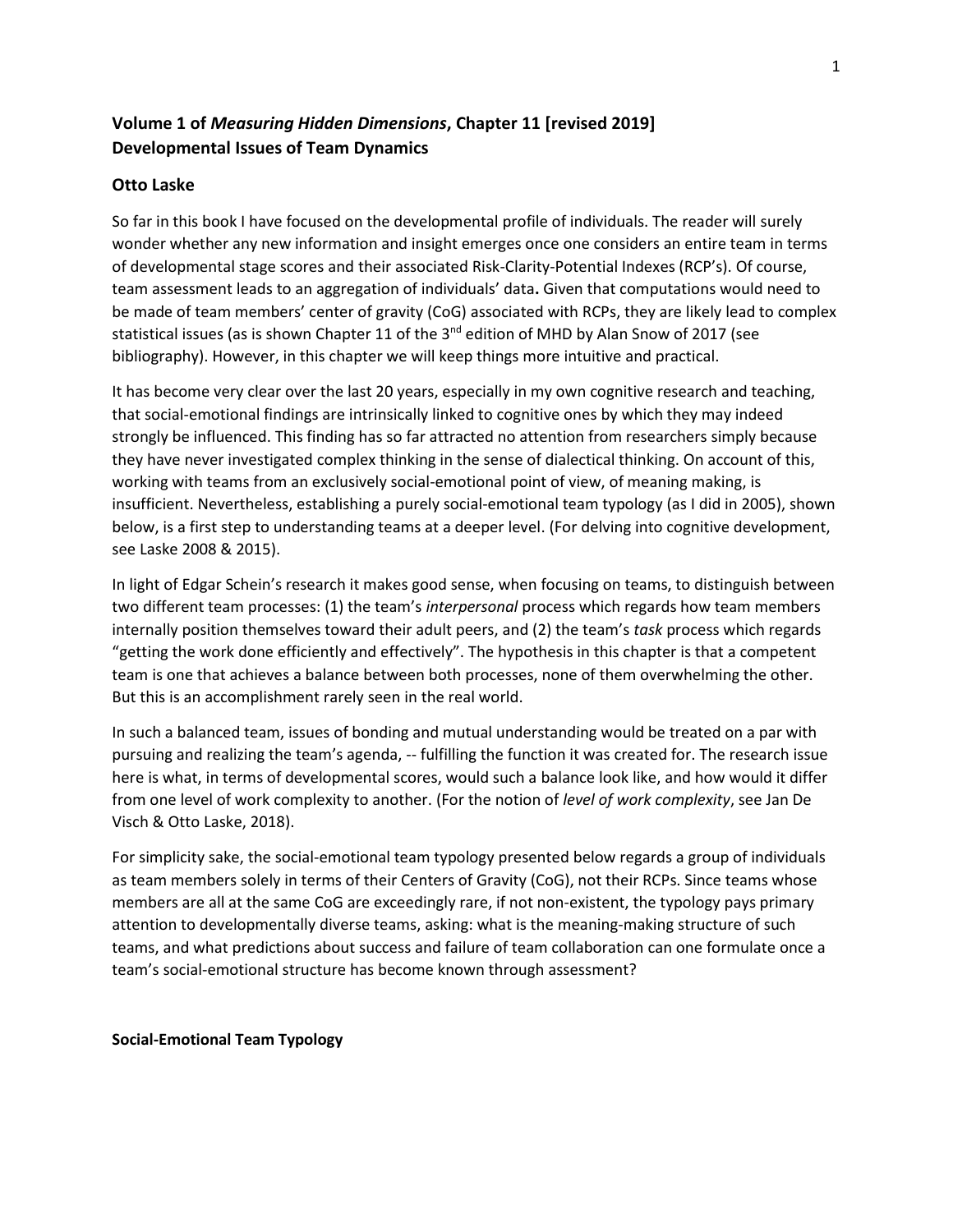It is of interest to understand how it would work out if the individuals we discussed in this book would be asked to work together as a team. Together, they constitute a good example of what real-world teams look like. Our team represents with the following developmental profiles:

- 1. Rick: **S-4(5)** {4:7:4}
- 2. Bob: **S-4(3)** {3:5:7}
- 3. Sarah: **S-4(3)** {3:7:5}
- 4. Katherine **S-4/3** {2:5:8}
- 5. Sam (CEO) **S-4/3** {5:6:4}

What, on account of CoG alone, can we say about the dynamics of this team, disregarding team members' RCP, their cognitive scores, as well as their psychological profile?

Since psychological data points to no more than symptoms, they are the least critical to consider here. Harder to work without are team members' cognitive scores since they are intrinsically linked to socialemotional ones and even determine them. What we see right away, in terms of team members' CoG is that the 5-person team presented above comprises two individuals at S-4/3, two at S-4(3), and one at S-4(5). This points to what in the typology below is called a 'downwardly divided T-3 Team'.

\*\*\*

It is a useful exercise following E. Schein (1999, 149), to formulate hypotheses about how a team's *interpersonal process* (which is primarily social-emotional) relates to its *task process* (which is primarily cognitive). The main notion is that wherever a team's task process becomes subordinate to its interpersonal one, the team following a 'downward' tendency by which it tends to sabotage its mission. From this vantage point the issue becomes: what makes a specific team prone to sabotaging its task process because it is focusing on its interpersonal process beyond reasonable limits?

The risk in a team doing so should be clear. As we have shown throughout the book, each developmental position is not just a momentary mental state. Rather, it establishes the ground for a person's comprehensive *world view* and comes with its own psychology attached, complete with desires, needs, degrees of accountability, self-concept, self-doubts, and so forth. Taking into account that every social-emotional stage gives rise to a specific world view, the total range of stages comprised by a team – in the case above, 5, reaching from S-3/4 to S-4(5) – crucially matters: is the majority of the team made up of higher or lower social-emotional levels? If lower levels prevail, can the team be expected to follow its higher developed minority members in charting a coherent course of action? What kind of coaching is required to enable the team to do so? What would need to be the competences of the coach to be helpful to the team? How would coaches have to be educated to become capable developmental team coaches?

As shown in Fig. 11.1, below, a social-emotional team typology defined in terms of its members' CoG groups together two adjacent main stages such as S-2, such that their intermediate stages -- 2(3); 2/3; 3/2; and 3(2) for S-2 -- remain implicit. This procedure amounts to distinguishing between three very different team processes: those of (1) S-2+3 [low-level meaning making], (2) S-3+4 [moderately mature

\*\*\*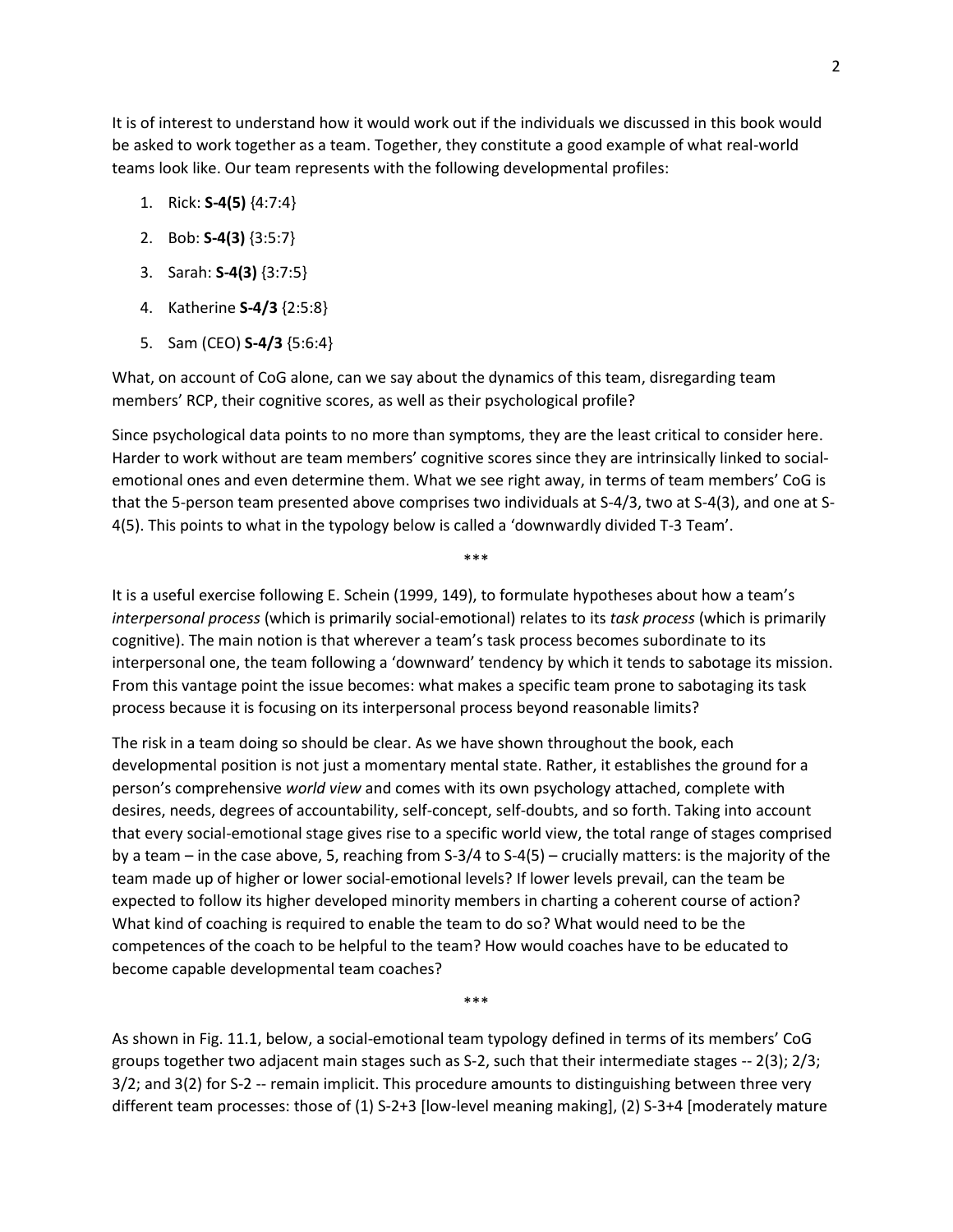meaning making], and (3) S-4+5 [high-level meaning making], where each consecutive team is socialemotionally more mature.

In its columns, Fig. 11 presents three configurational types of a team:

- 1. *Unified* (e.g., a T-2, T-3, T-4, or T-5 team).
- 2. *Downwardly divided* (e.g., S-2 > S-3, in which the team majority resides at S-2)
- 3. *Upwardly divided* (e.g., S-2 < S-3, where the team majority resides at S-3).

|                             | T-2 Team<br>Instrumental<br>theory-in-<br>use                                                                               | T-3 Team<br>Other-<br>dependent<br>theory-in-use | T-4 Team<br>Self-<br>authored<br>theory-in-<br>use | T-5 Team<br>Self-aware<br>theory-in-<br>use |
|-----------------------------|-----------------------------------------------------------------------------------------------------------------------------|--------------------------------------------------|----------------------------------------------------|---------------------------------------------|
| <b>Key</b>                  | The first integer refers to the stage at which the group's<br>majority resides; the second is the stage the minority is at. |                                                  |                                                    |                                             |
| <b>Unified Teams</b>        | $2=2$                                                                                                                       | $3 = 3$                                          | $4 = 4$                                            | $5=5$                                       |
| Downwardly-divided<br>Teams | 2 > 3                                                                                                                       | 3 > 4                                            | 4 > 5                                              |                                             |
| Upwardly-divided<br>Teams   | 3 > 2                                                                                                                       | 4 > 3                                            | 5 > 4                                              |                                             |

### **Table 11.1. Social-Emotional Team Typology**

Unified teams are those rare teams without either a developmentally differentiated majority or minority. In such teams, all members' developmental level falls around a single stage. More frequent are divided teams comprising a clear developmental majority and minority.

An *downwardly divided* team (e.g., S-2>3) comprises a majority of team members at **lower** levels (around S-2), and a minority at higher levels (around S-3). In such a case, the team is developmentally "bottom-" rather than "top-" heavy.

For instance, if, in a team of five, a majority of four members resides at levels lower than the minority of one, as in the team outlined above, the team is said to be *downwardly divided*, tending, in its practice, toward self-sabotage expressed by characteristics such as (a) narrowing the team agenda to interpersonal issues, (b) conceptually reducing the breadth of vision and thinking in the team, and, as a result, (3) disturbing the balance between "who we are" and "what is our task".

The opposite holds regarding *upwardly* divided teams (e.g., S-3>2), where the team majority resides closer to the **higher** level (S-3) than the lower one (S-2).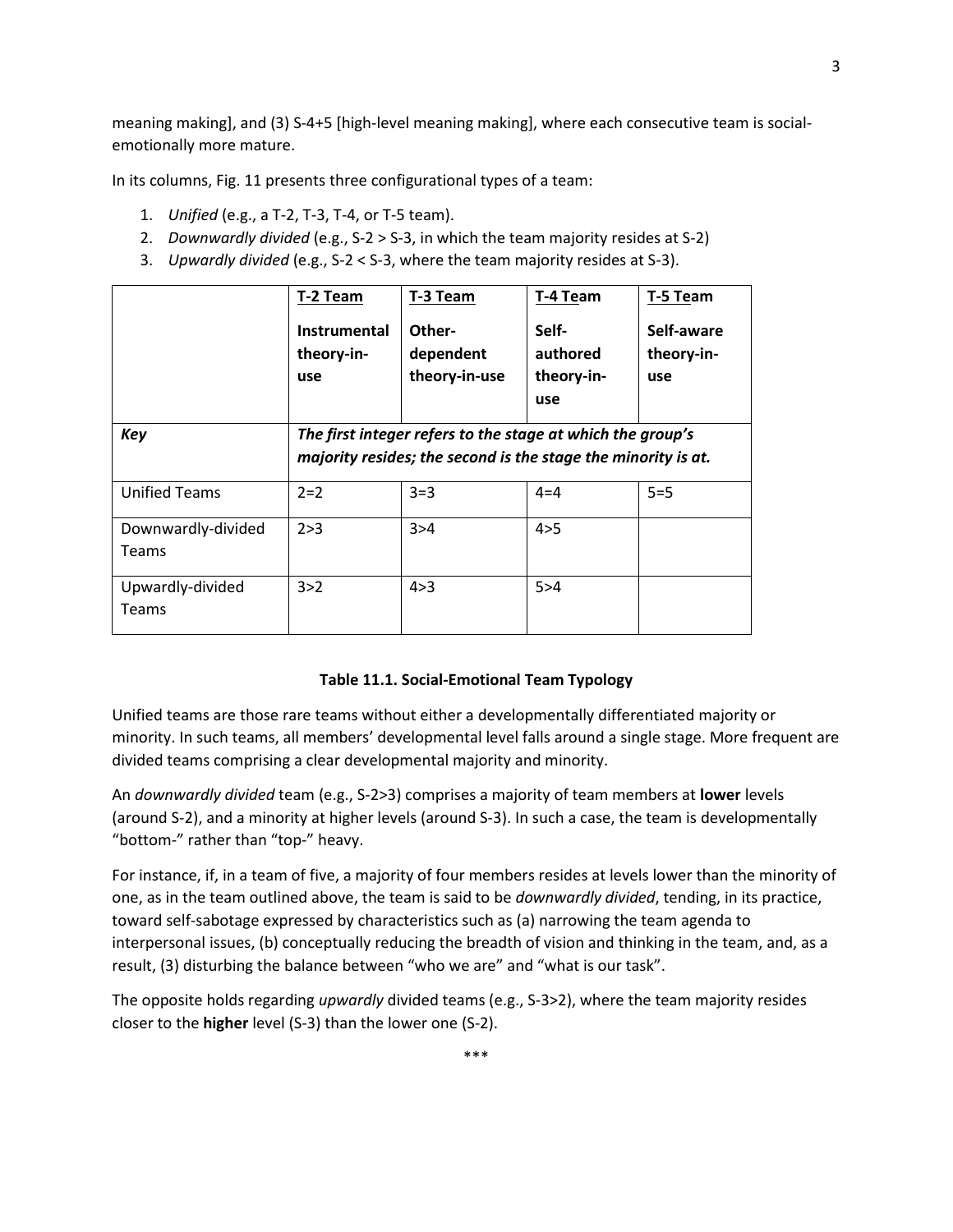In order to school ourselves in assessing teams in terms of their CoG alone and drawing the consequences of what we find empirically rather than by guesswork, let's look a little more closely at the table below which formulates *predictions* for each type of team generated by the typology.

| <b>Team</b>                       | <b>Prediction Description</b>                                                                                                                                                                                                                                                                                                                                                                                                                          |
|-----------------------------------|--------------------------------------------------------------------------------------------------------------------------------------------------------------------------------------------------------------------------------------------------------------------------------------------------------------------------------------------------------------------------------------------------------------------------------------------------------|
| <b>Type</b>                       |                                                                                                                                                                                                                                                                                                                                                                                                                                                        |
| $T - 2 = 2$                       | Unified T-2 team: Team united by an opportunistic strategy, but barely more than<br>a "group" since members' instrumental objectives hinder consensual action.<br>Fragility of the team due to lack of shared goals. No coherent task process. No<br>leadership.                                                                                                                                                                                       |
| $T-2>3$                           | Downwardly divided T-2 team: Most team members reside at S-2, a minority closer<br>to S-3. The majority's instrumental theory in use outweighs minority strivings<br>toward consensual action. The goals espoused are not truly shared. Argyris's<br>Model-I self-sealing processes are the rule (see bibliography). Dominance of<br>interpersonal over task process. Temporary and inconsistent leadership.                                           |
| $T-3>2$                           | Upwardly divided T-3 team: Most team members reside at S-3, a minority closer to<br>S-2. The majority's shared context and consensus is weakened or openly opposed<br>by the minority's special interests. Majority consensus postures as "leadership."<br>Task process is chaotic, overrun by interpersonal process which is marked by<br>projection of self on others.                                                                               |
| $T-3=3$                           | Unified T-3 team: Strongly consensual group without leader, unable to transcend<br>itself through principled action. Interpersonal process absorbs task process.<br>Leadership, if existent, is limited to carrying out group consensus (with a largely<br>managerial rather than leadership focus).                                                                                                                                                   |
| $T-3>4$<br>[the<br>team<br>above] | Downwardly divided T-3 team: Most team members reside at S-3, a minority closer<br>to S-4 (or slightly beyond). Team with a leadership potential groping for a unified<br>mission but remaining open to power dynamics. Leadership is fragile since exerted<br>by minority member(s) who are potentially without power and support. Task<br>process is largely determined by interpersonal process, thus at risk for sabotage by<br>special interests. |
| $T-4>3$                           | Upwardly divided T-4 team: Most team members reside at S-4, a minority closer to<br>S-3. Team defined by a hierarchical profile. Those members who define guidelines<br>beyond shared context are responded to as authorities to follow. Task process is<br>becoming nearly independent of interpersonal process and may even weaken or<br>neglect the latter.                                                                                         |
| $T - 4 = 4$                       | Unified T-4 team: Status- and expertise-based team with respectful competition<br>between different ideological systems. The team favors hierarchical ("top down")                                                                                                                                                                                                                                                                                     |

### **Predictions for each type of team**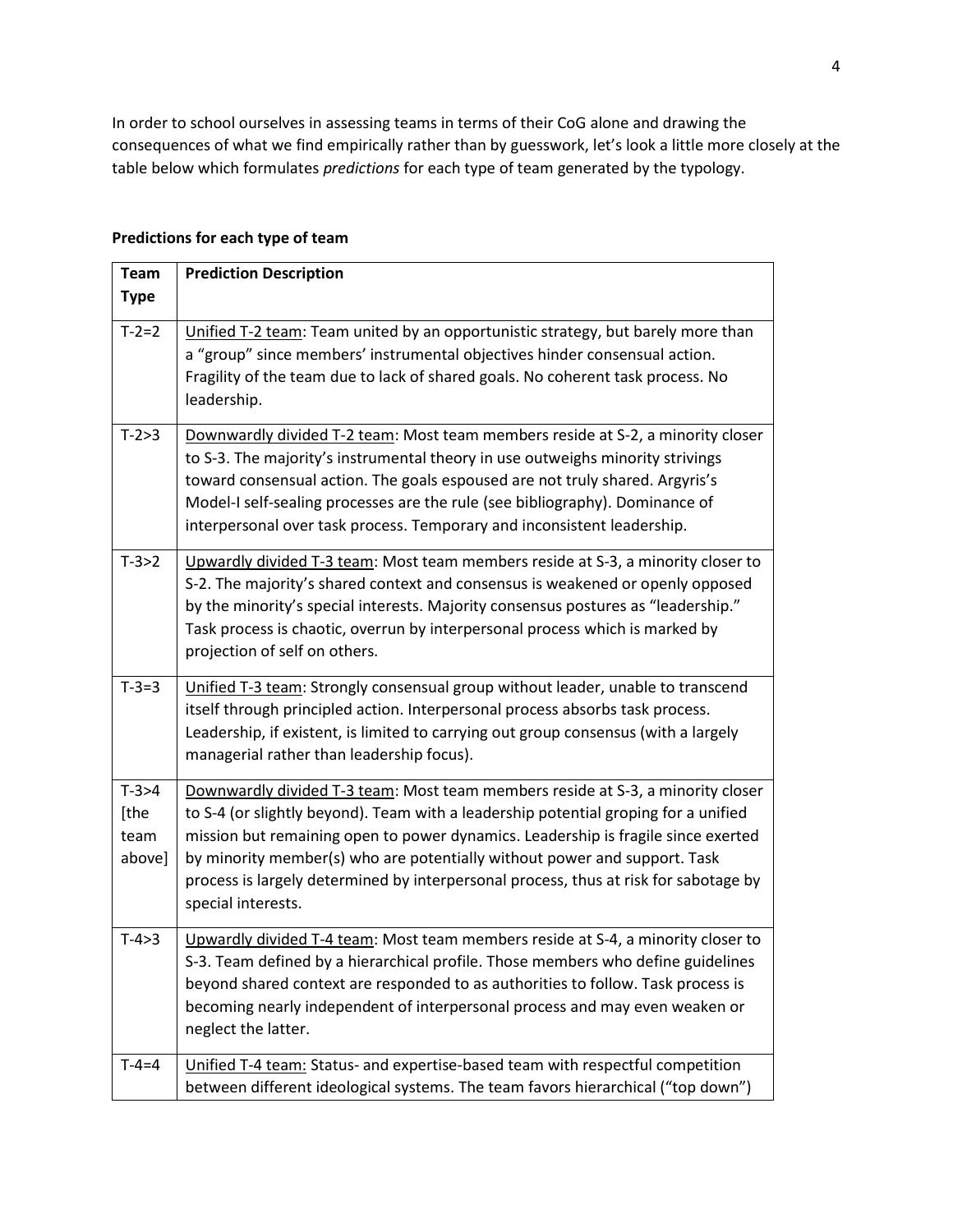|         | solutions, unable to stand back from its own governing variables of action. Risk of<br>espousal dominating theory-in-use (Argyris). Resistance to consensual work, since<br>members prefer to "go it alone," following their own value system. Divided or<br>competing task processes risking discordance in team networks.                                                                                                                                                                                                     |
|---------|---------------------------------------------------------------------------------------------------------------------------------------------------------------------------------------------------------------------------------------------------------------------------------------------------------------------------------------------------------------------------------------------------------------------------------------------------------------------------------------------------------------------------------|
| $T-4>5$ | Downwardly divided T-4 team: Most team members reside at S-4, a minority closer<br>to S-5. The team minority is able to set transformational goals and exert<br>leadership, but the majority is afraid of opening flood gates to personal sharing,<br>resisting leadership as potentially self-threatening. Leader may use interpersonal<br>process to advance task process, but his or her hold on the team is a fragile one.<br>Need for support of the leader, and for dealing with majority defenses (Argyris'<br>Model-I). |
| $T-5>4$ | Upwardly divided T-5 team: Most team members reside at S-5, a minority closer to<br>S-4. Team focused on self-transformation by members empowering each other as<br>midwives of reciprocal development. Focus on how to strengthen self-<br>transformation without dismantling authority, by scrutinizing one's own governing<br>variables of action. Interpersonal process absorbed into, and balanced with, task<br>process. Exceedingly rare.                                                                                |
| $T-5=5$ | Unified T-5 team: Ideal but 'too good to be true'. Complete equilibrium of task and<br>interpersonal process, where mutual self-transformation leads to consensual<br>leadership, as in friendship. Performance risk: task process may get subordinated<br>to transpersonal goals of team members. Team is ideal for philanthropy.                                                                                                                                                                                              |

## **Table 11.2. Developmental Typology of Teams interpreted**

Two main contrasts are embedded in the above typology, that between:

- 1. (Political) power and level of self-awareness
- 2. Task and interpersonal process.

The first contrast is one between actual power in a team and the balance of that power with the level of members' self-awareness. Clearly, where power strivings or exertions outdo manifestations of selfawareness, important critical and reflective processes get cancelled in favor of brute force action and hyperactivity as well as a reduction of the team agenda's scope.

The second contrast is between what gets done (effectiveness) and how it gets done (Schein, 1999, 146 f.). As the reader will have noticed, in most teams listed above the two processes are not equilibrated. Only where team majority is beyond S-4(5) is there a reasonable chance that interpersonal and task process can be balanced.

\*\*\*

Let us now for a moment focus on the team stepwise put together in this book and presented at the beginning of the chapter. What predictions about it can we make in the absence of cognitive and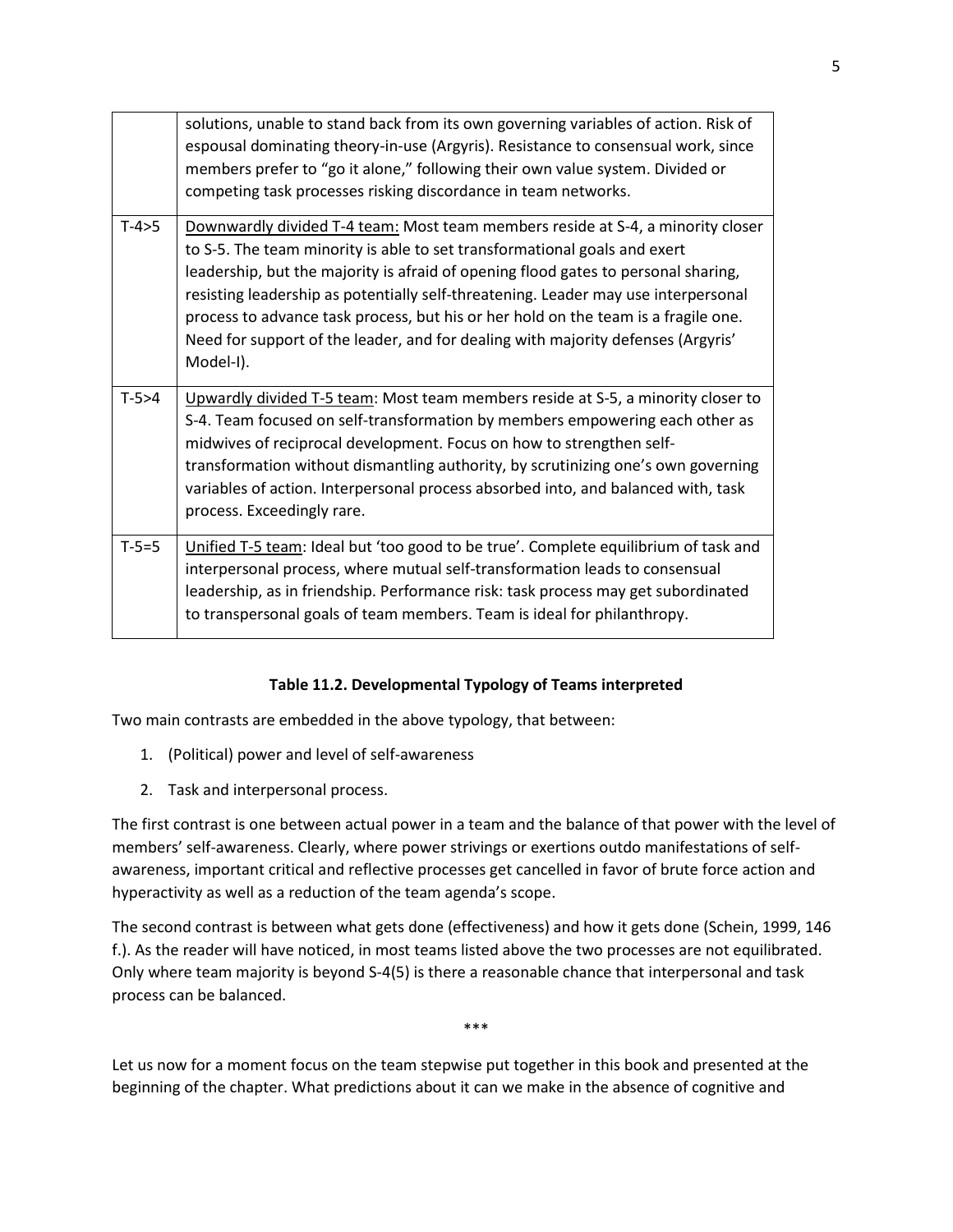psychological scores but inclusion of team members' RCP? The table above only provides a very general characterization of the team.

Most of our team members reside at S-3 while a single team member scores beyond S-4 [Rick]. Following the typology introduced, the following characteristics can be named:

- *Team without a unified mission.*
- *Team leadership is fragile since exerted by a very small minority.*
- *Task process is largely determined by interpersonal process, thus risks being sabotaged.*

A more behavioral characterization of this team stems from team member Rick, the CFO we discussed in Chapter 10, of whom was reported: Rick has a strong personal relationship with CEO Sam, but is often at loggerheads with the rest of the executive team. Rick has been accused by his peers of being "too close" to the CEO in terms of secret schemes the two are pursuing without knowledge of the rest of the team. Because of this, Rick has decided to work on the dynamics he seems to set up in the team, and on ways to smooth ruffled feathers. When we consider the dynamic of Rick's downwardly divided T-3 team, we begin to understand his issues, as well as his close association with Sam, the CEO. Here is what seems to be happening.

Psychological temperament and behavioral issues deriving from it aside, Rick is clearly the highest developed member of the team. This means that other team members can only vaguely 'intuit' what it feels like to look at the world as he does. For lack of Rick's frame of reference, it is impossible for them, spiritual leanings aside, to understand his effort, to step outside of his own ideological system of S-4(5), toward S-4/5.

In this situation, Rick may feel that support by a politically powerful team member, like the CEO, is helpful not only to him but the team as a whole. Although Sam's CoG stretches all the way to S-3/4, in his best moments and supported by Rick, he reaches an espoused self-authoring stance (S-4(3)) which, combined with his power as CEO, can sway decisions in the direction Rick judges best to follow.

Aside from their personal relationship, Sam and Rick therefore often form a club [of two] *for structural developmental reasons*; they are understandably and predictably suspected by the rest of the team to be secretive and follow dubious schemes. (It is hard to say to what extent the secrecy observed by team members derives from their lack of grasp of higher developmental levels, and to what extent it is rooted in Rick's and Sam's behavior.)

Based this analysis, what are we to think of what our typology says of our team?

## **Downwardly divided T-3 team: T-3>4**

| $T-3>4$ | Downwardly divided T-3 team: Most team members reside at S-3, a minority closer      |
|---------|--------------------------------------------------------------------------------------|
| ['our   | to S-4 (or slightly beyond). Team with a leadership potential groping for a unified  |
| team']  | mission but remaining open to power dynamics. Leadership is fragile since exerted    |
|         | by minority member(s) who are potentially without power and support. Task            |
|         | process is largely determined by interpersonal process, thus at risk for sabotage by |
|         | special interests.                                                                   |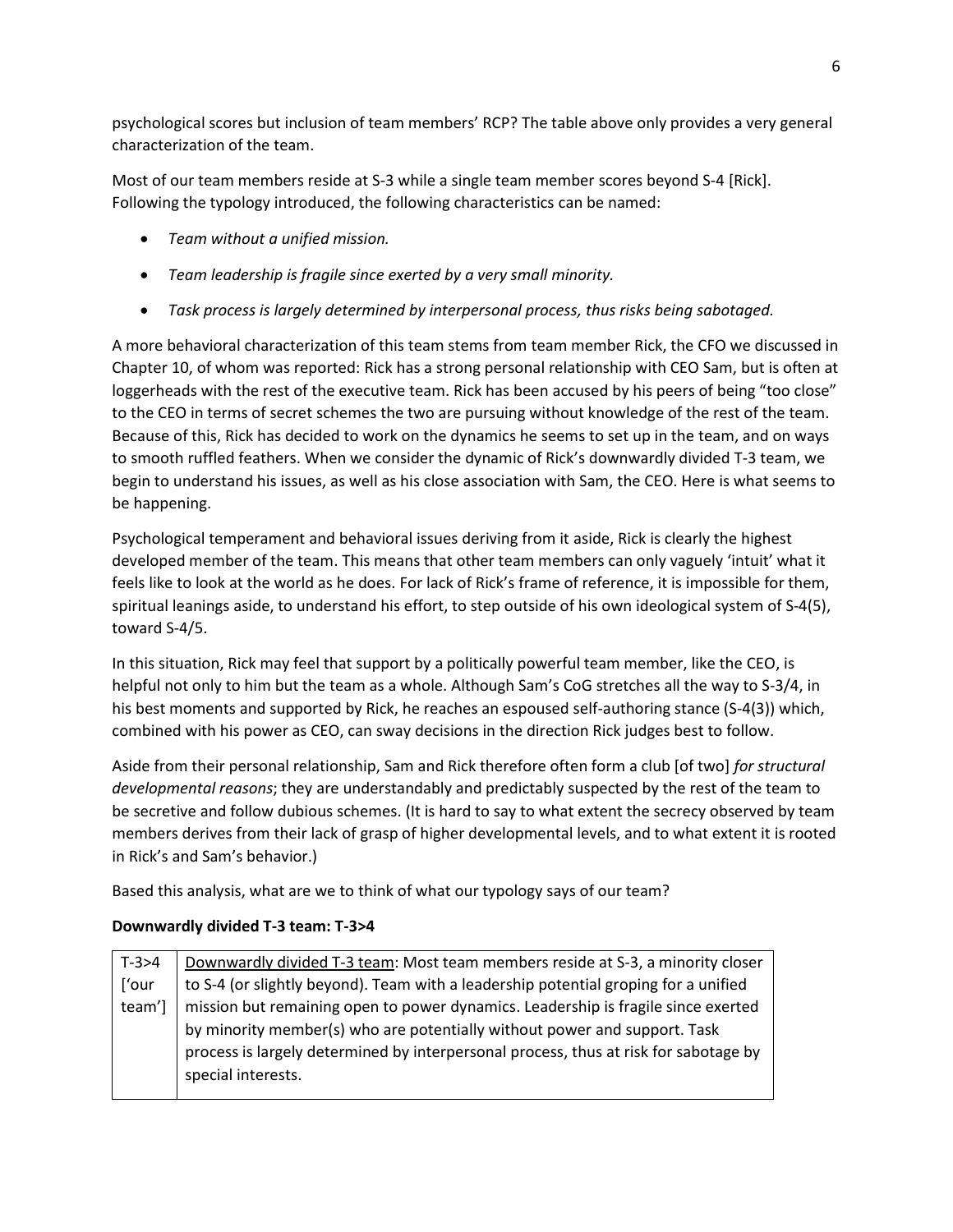Our typology permits making the following predictions:

- We are dealing with a group more than a team; it is a group with a confused leadership potential since those in power are less developed than others in the team.
- A clearly articulated S-4 position, of self-authoring, is glaringly absent.
- Followership is fragile since higher developed minority member(s) find it hard to hinder the task process from becoming overwhelmed by the team's interpersonal process.
- The quality of team dialogue, in strictly social-emotional (rather than cognitive) terms, suffers from the majority's lack of awareness of their other-dependency on team members who function as their internalized own others.

What is a team to do in which four members (Rick, Sarah, Bob, Katherine) have leadership potential, and in which the official leader (Sam) finds it hard to assume a leadership position? Since S-4 principled action does not define the team's dynamics, its interpersonal process is always ready to overwhelm the team's task process where the real work should get done.

In cases where Sam and Rick diverge, leadership is almost entirely suspended, except if consensus on the side of Bob, Katherine, and Sarah strengthens Rick (or Sam) in his pursuits. When Sam and Rick join hands, they alienate the remainder of the team, and the heaviest blows come down on Rick who therefore speaks of 'wearing himself out'.

Without an explicit assessment of team members, pitfalls of team functioning are hard to avoid. Evidently, it pays off to obtain a differentiated social-emotional analysis of a team, not to speak of acquiring knowledge of its cognitive-developmental scores. With such assessment findings, merely behavioral findings such as delivered, e.g., by an MBTI, can be transcended if not also explicated and differentiated as to their practical meaning for how the team functions in real time.

#### **Team Coaching: From Coaching to Critical Facilitation**

We live in a time when team coaching increasingly supersedes individual coaching. Teams and networks of teams define the organizational landscape more than ever. Developmental diversity in teams, as exemplified by the social-emotional typology above, has become a major stumbling block for companies on their way from a top-down command hierarchy to a networked, deliberately developmental, organization (De Visch & Laske, 2018; 2020). In such companies, the question of how to coach teams assumes strategical and structural significance, that of managing developmental diversity organizationwide. Thought through further, developmental diversity of human resources leads to a redefinition of coaching, in the sense that social-emotional coaching in and by itself no longer suffices. What is needed is the inclusion, in coaching and coach education, of competences that help advance and strengthen coaches' own cognitive development, not only for coaches' but for their clients' sake. This holds true especially since developmentally, coaches are in no way beyond and 'other than' clients. Just as their clients, they are subject to rather than in control of their adult development.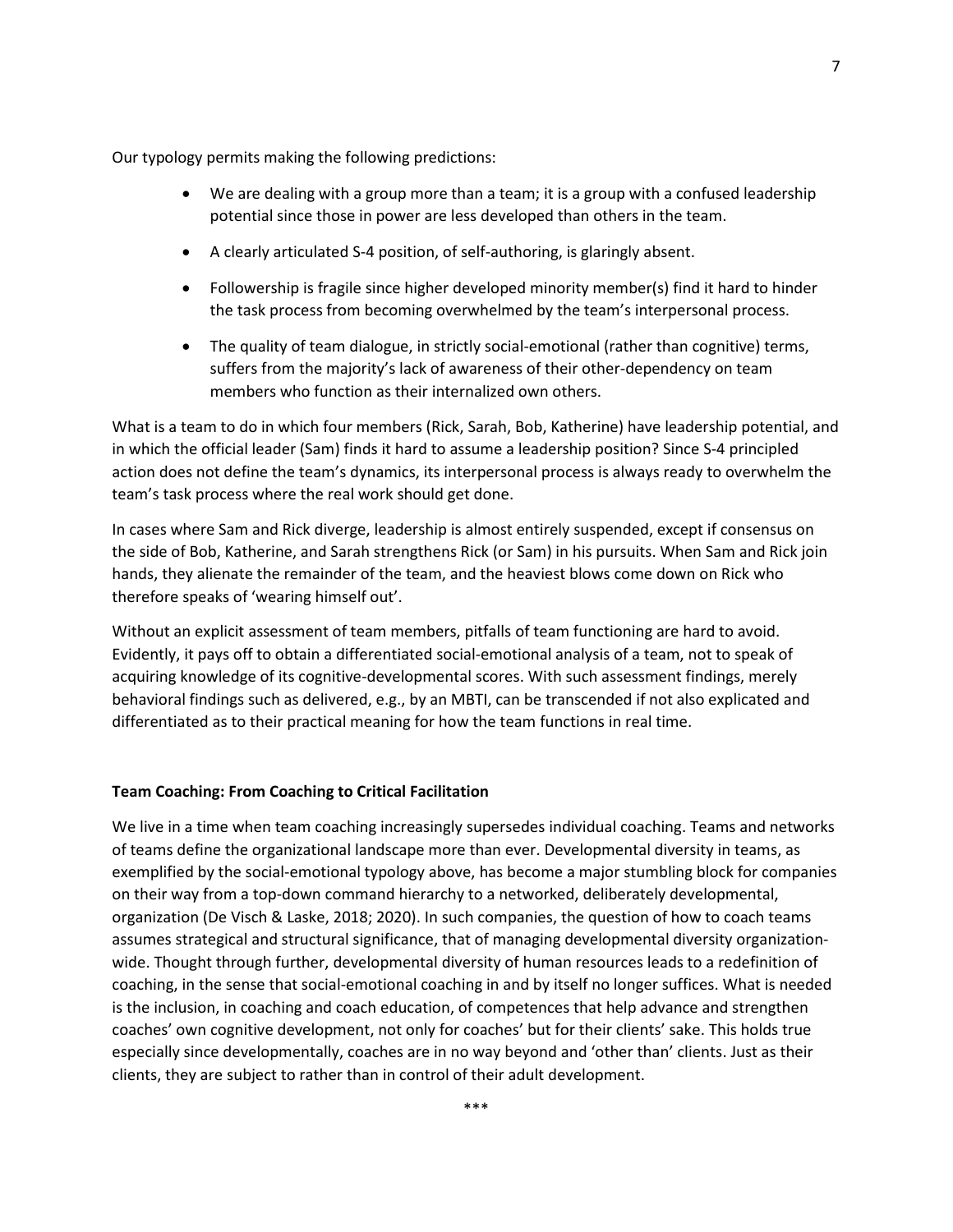A brief way of clarifying what is means for coaches to take the issue of developmental diversity seriously would be to say that "coaches need to become *critical facilitators*". The change of terms indicates a different, broader focus than that of conventional (behavioral), and even of social-emotional, coaching. The topic in question for coaches is: "at what level of complexity do members of this team think?". For coaches, it entails the question: "what means do I have to assess the complexity of team members' thinking (i.e., sense making)?" Answering these questions is important because team members' thinking informs the quality of their dialogue with themselves as well as with each other, and it is the quality of a team's dialogue that determines both the quality and dynamics of collaboration in teams, the coherence of teams' decision making relative to the entire organization, and in the end, the chances of a company's survival in the market.

The transition from behavioral coaching to critical facilitation based on adult-developmental research can best be described as one from coaching to *developmental process consultation*, a notion we introduced at the beginning of this book. The notion of coaching as process consultation is that of a consultation to clients' *mental process*, not behavior, especially the cognitive process. Developmental coaches work on changing clients' *frame of reference*, the way clients construct what is 'real' for them in the world, and in this way *indirectly* their behavior as well, which derives from their frame of reference. The frame of reference manifests as a developmentally – social-emotionally and cognitively – grounded *world view* which determines "how the world shows up" for an adult. And it is with how the world shows up for them that clients primarily engage.

The world shows up for coaches and clients alike according to the developmental level they are presently operating from, and this level is defined by a person's CoG and RCP social-emotionally, and his/her structure of thinking cognitively. As the reader by now knows, developmental levels are not static but represent an oscillation around a center of gravity. They represent a platform in constant motion between regressive and potential-unfolding tendencies of the mind, which motion is quite different in a profile such as S-4 {5:8:2) compared with S-4 {2:8:5}. In the former case, regressive tendencies predominate (5), while in the latter, potential-unfolding tendencies do (5).

Although research on the link between social-emotional and cognitive development is only in its beginning stages (see the blogs at [www.interdevelopmentals.org\)](http://www.interdevelopmentals.org/), it is clear to any experienced coach that how a client makes meaning of his experiences and thinks conceptually are closely linked. Since there is nothing a person does that is not filtered through his or her thinking, the need to address the person's cognitive capability together with that of meaning making is not in dispute. The question rather is: how to educate coaches who are able to address clients' frame of reference in both of its dimensions, of meaning making and sense making, and what is more, how to educate coaches who are able to switch from social-emotional to cognitive work in real time, just when the client's or clients' circumstances demand it?

As is becoming clear to the reader, the move from individual to team coaching necessitates an extension from merely social-emotional to cognitive coaching. Think about it this way. A team's work comprises two very different processes, what E. Schein has called *interpersonal* in contrast to *task* process. The first process predominantly focuses on meaning making (the topic of this book), while the second focuses predominantly on sense-making, that is, capabilities of complex, 'dialectical', thinking (Laske 2015).

In addition, the higher the level of work complexity of an individual client and/or team, the higher is the demand on their, as well as the facilitator's, thinking. The two go hand in hand. This is so because at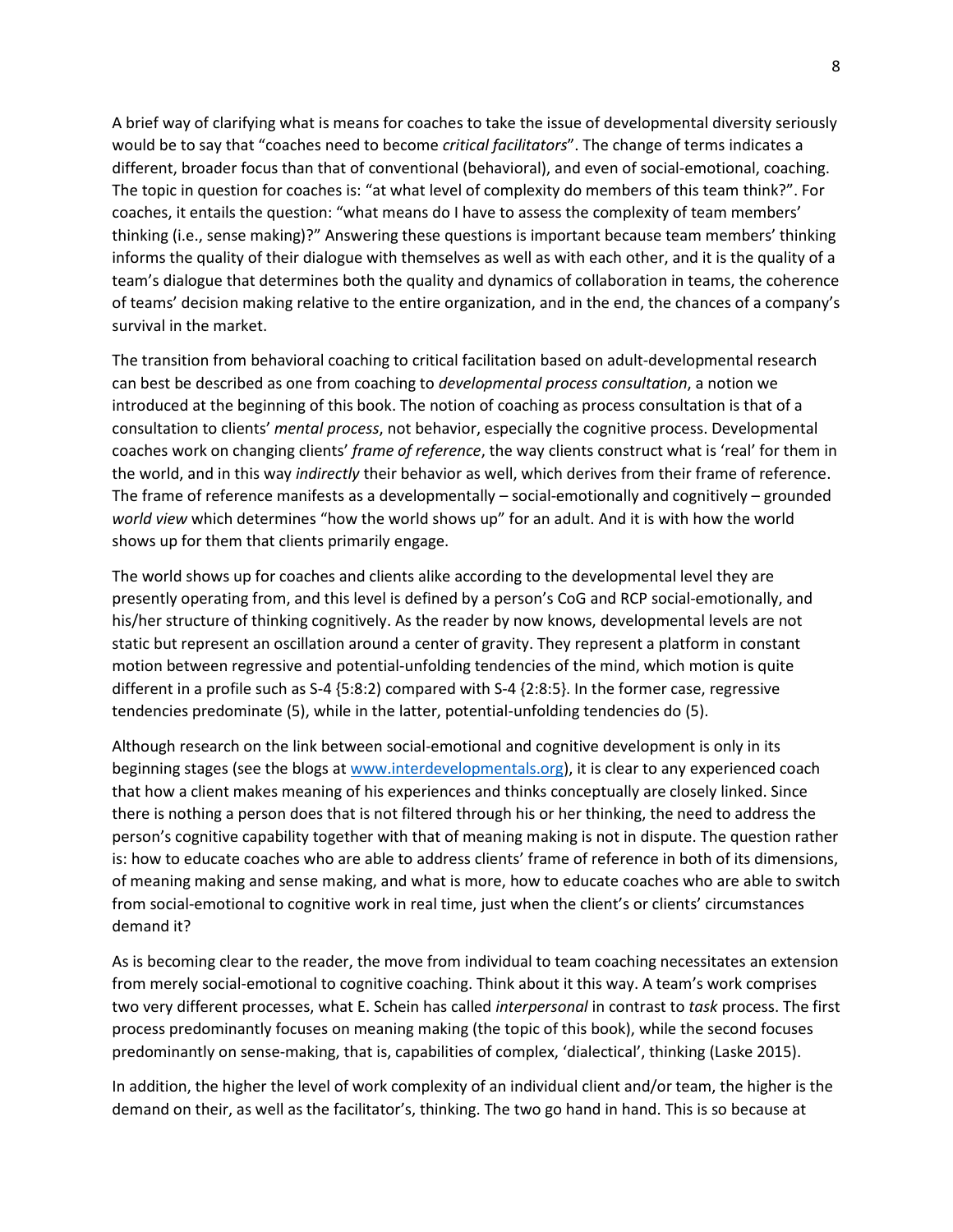higher levels of work complexity, measured in cognitive terms, a team's (and a facilitator's) task process increasingly guides team members' interpersonal exchange (J. De Visch 2017, 2010). As a result, a coach unschooled in, or deficient in, complex thinking is unable to function as a *critical facilitator* of team collaboration.

The way to such a higher level of coaching competence has been laid out by Laske in volume 2 of *Measuring Hidden Dimensions*, subtitled "Foundations of Requisite Organization" (Laske 2008). According to research reported in that book, a critical facilitator is a practitioner who is an expert in discerning the conceptual structure and quality of team -- and two-party-- dialogue. Such a practitioner knows how to assess a team's cognitive profile through semi-structured interviews. S(he) acts upon the knowledge that what a person is verbally communicating reflects his or her *internal dialogue*, and that the depth of this internal dialogue is grounded in the person's social-emotional as well as cognitive profile that can be cogently assessed empirically.

#### But what is the 'structure and quality of team dialogue'?

A short answer must suffice here. A true give-and-take dialogue is structured in terms of *concepts*, and these concepts can be traced to what is called *thought-forms*. What makes a thought form different from a single concept is that it intrinsically refers to the *real world* to which human action is oriented; it is not part of a "play on words" but in gathering concepts into conceptual constellations aims for the truth, and thus points to realistic action. An example for a thought form would, for example, be *unceasing change*. This is a notion that can be spelled out in various ways, using many different concepts. Such a thought-form is a higher-level abstraction beyond the level of isolated concepts. Thought-forms form a network so that none of them makes any sense in isolation but only in coordination with other thought-forms.

*Unceasing change* is a worldwide phenomenon that occurs both in the physical and social worlds, and in the world of the mind itself. In the latter, it is a 'mind-opener' whose use transforms a person's or team's thinking. A coaching client or team member who able think of a situation or event in terms of unceasing change is open to taking nothing for granted since taking nothing as absolute; in his or her dialogue with self and others, s(he) can cope with ambiguity. S(he) sees something X that was 'the case' yesterday as most likely being no longer the case today. Such a person is potentially a complex as well as critical thinker who considers the real world as being in flux, open to questions, criticism, and doubt.

It is his or her 'cognitive' stance toward the real world that, based on mastering thought-forms, makes a coach into a critical facilitator. Such a facilitator can help a team stop taking today's situation or events for granted and begin to see relationships heretofore neglected. The facilitator can help team members not to get overwhelmed by their interpersonal process and thereby assist them in meeting task demands requiring complex thinking. A coach turned critical facilitator can invigorate a team's thinking by questioning its scope and depth; s(he) can develop team members to the point where they are ready to deal with the real world, rather than only with conceptual abstractions picked up from outside their own thinking and thoughtlessly adapted to a problem at hand.

#### **Practice Reflections**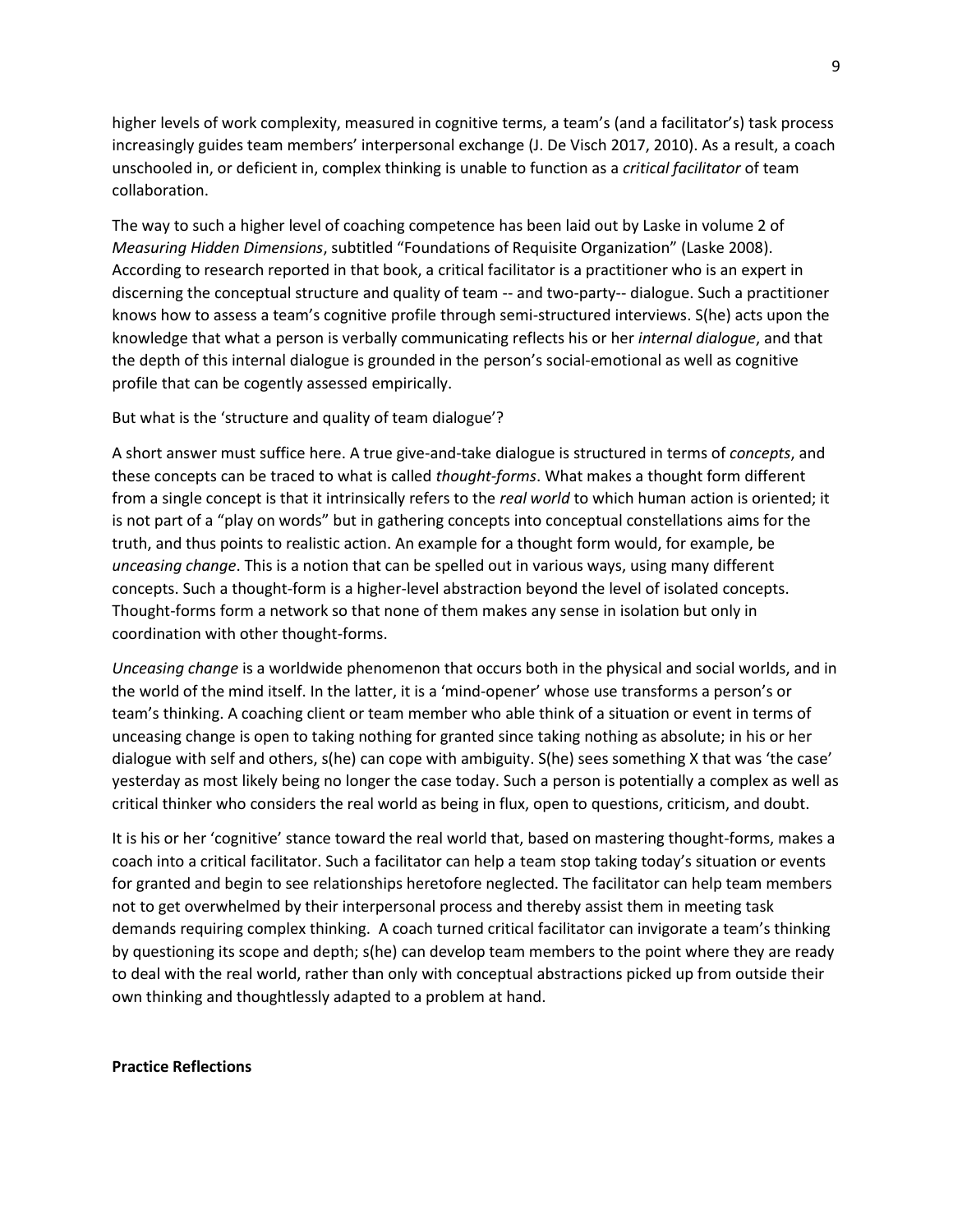- In your work as a consultant or coach, why would it be useful to possess empirical data regarding the developmental range of a team, if not also developmental scores for each of the members of the team?
- Have you ever come upon a developmentally *unified* team in which all members oscillate around the same center of gravity? How would coaching such a team be different from working with a developmentally diverse team as we most often encounter in our work?
- What is your definition of a developmentally *downwardly divided* team?
- How would you describe a developmentally *upwardly divided* team?
- Give an example of a developmentally *upwardly divided* team you have worked with and state the characteristics that made your work productive.
- Give an example of a developmentally *downwardly divided* team and describe the pitfalls you encountered as a coach. What was the relationship of the task process to the interpersonal process in such a team?
- How would you test clients' social-emotional level by using behavioral (psychological) data (e.g., the MBTI), keeping in mind that social-emotional data cannot be reduced to psychological data?
- What is your take on the notion that *personality* is largely a manifestation of developmental level?
- What for you is the challenge in embracing empirical insight into the cognitive development of adults, including your own?
- What behavioral coaching work you have done would seem to you to facilitate your transition to becoming a critical facilitator of teams?

====================================

### **Add to bibliography:**

Argyris, C. (1993). Knowledge for Action. San Francisco, Jossey-Bass.

De Visch, J. (2010). The Vertical Dimension: Blueprint to align business and talent development. Mechelen, Belgium, Connect&Transform Press.

De Visch, J. (2017). Re-Thinking. A powerful practice for complex times[. www.connecttransform.be](http://www.connecttransform.be/)

De Visch, J. & O. Laske (2018). Dynamic Collaboration, [www.connecttransform.be](http://www.connecttransform.be/)

De Visch, J. & O. Laske (2020). Practices of Dynamic Collaboration. New York: Springer.

Laske, O. (2008). Measuring Hidden Dimensions: Foundations of Requisite Organization. Medford, MA IDM Press.

Laske, O. (2015). Dialectical Thinking for Integral Leaders: A Primer. Tucson, Arizona: Integral Publishers.